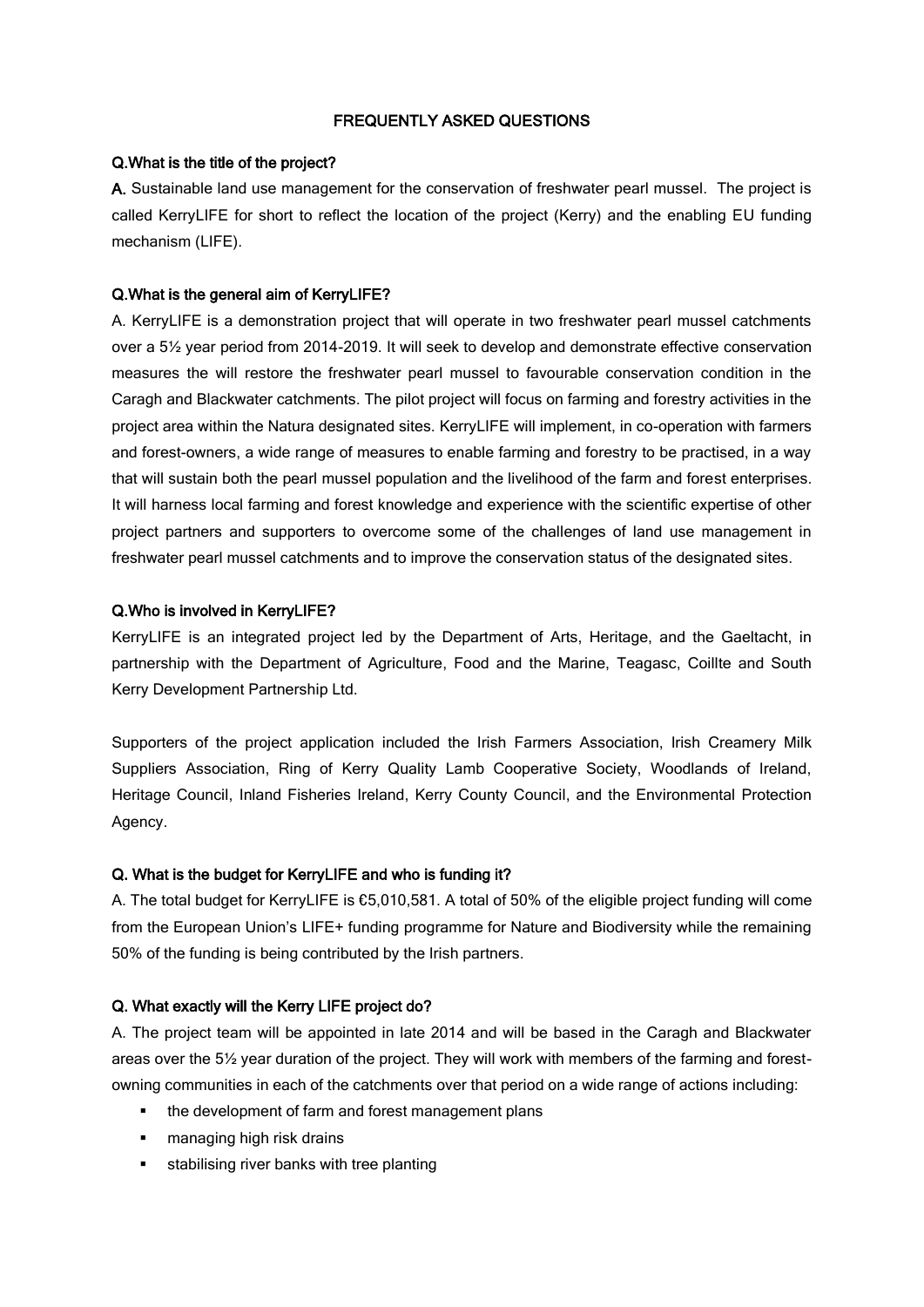- developing sustainable grazing practices
- **F** reducing farm nutrient inputs on farms
- **improving access to water for stock**
- restructuring of commercial conifer plantations into long-term retention woodlands
- the trailing of continuous cover forestry
- developing and trialling alternative forest firebreak options
- monitoring the impact of these actions ecologically, agriculturally and socioeconomically.

Other actions will focus on education, public awareness, tourism and added value opportunities and will include:

- the development of a website and media campaign
- **•** public information meetings and community events
- farm product brand
- **stakeholder demonstration events and training workshops**
- establishing a KerryLIFE walking trail linking the catchments
- **educational activities focusing on schools.**

## Q. How many farmers will be involved?

A. It is estimated that to develop and demonstrate effective measures for the conservation of pearl mussels in as wide a range of physical settings and farm enterprise types as possible will require the direct involvement of at least 25 farms in total across the two river catchments. However, many more farmers and the wider community can become involved by way of the project's demonstration events, training workshops, community events, walking trail, product brand development, tourism amenities and other activities over the course of the project. The project has committed to covering up to 2,500 hectares of farmland and 400 hectares of forest to support the conservation of freshwater pearl mussel habitat.

## Q. What issues will the Kerry LIFE project not address?

A. KerryLIFE project is not an agri-environment scheme nor is it a replacement or follow-on from either REPS or AEOS (REPS= Rural Environment Protection Scheme; AEOS = Agri-Environment Options Scheme). The project actions will only be implemented within the designated Natura 2000 sites. This is a condition of the LIFE+ funding. Kerry LIFE is essentially a demonstration project which may help to inform future policy and practice in relation to the operation of agri-environment schemes insofar as freshwater pearl mussels are concerned.

## Q. Who will run the Kerry LIFE project?

A. The day-to-day operation of the project will be run by a dedicated Project Team, who will be based in the Glencar/Blackwater area in due course. They will be guided by a Project Management Group and Project Stakeholders Group and will report to the Department of Arts, Heritage and the Gaeltacht.

The members of the project team will be: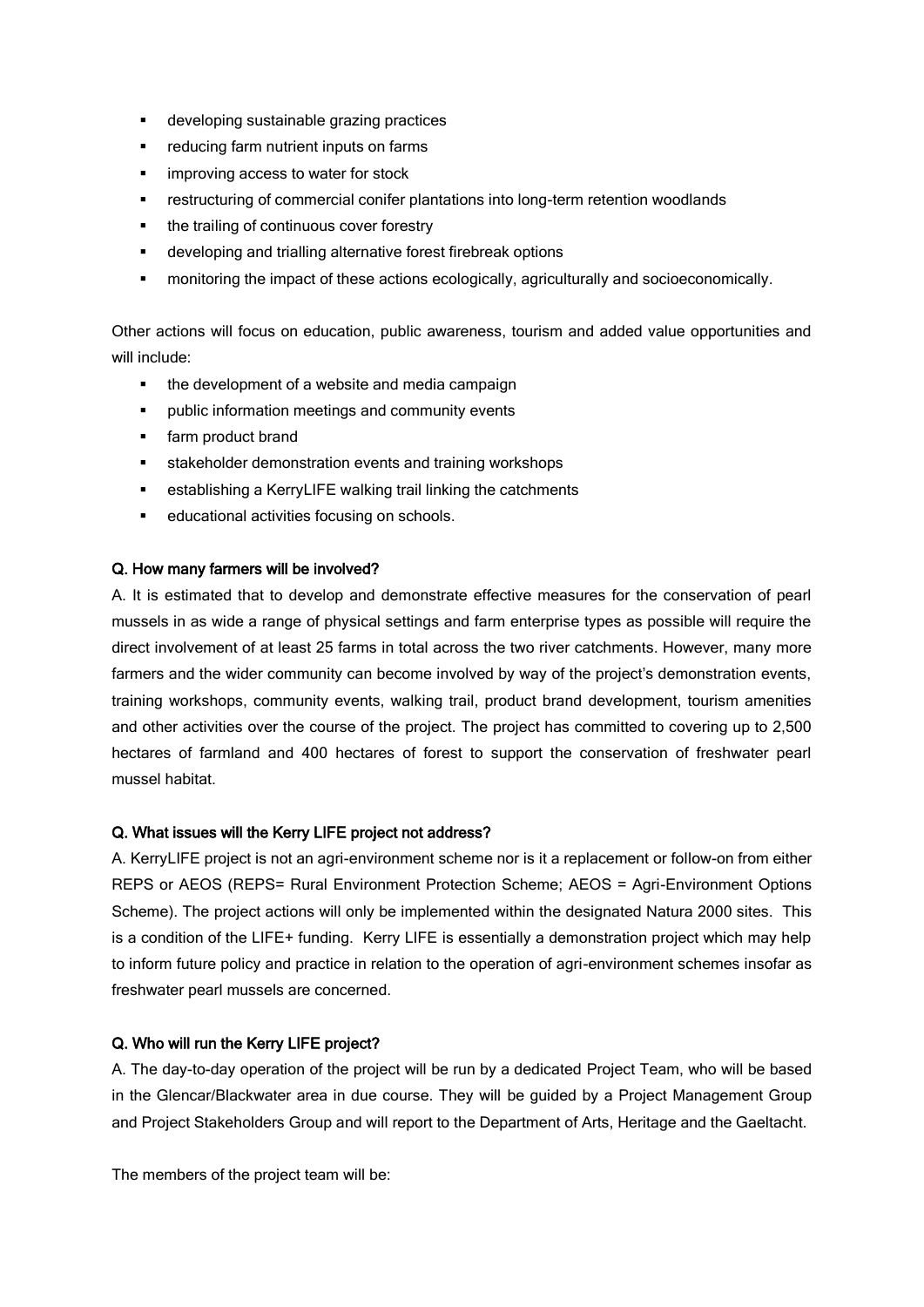- **Project Team Leader**
- **Project Scientific Advisor**
- **Project Farm Advisor**
- **•** Project Administrator (half time)
- **PhD Research Assistant (funded by Teagasc)**

## Q. Who will be on the Project Management Group?

A. The Project Management Group will comprise key representatives from:

- The Department of Arts, Heritage and the Gaeltacht
- The Department of Agriculture, Food and the Marine Nitrates, Biodiversity & Engineering Division
- **The Department of Agriculture, Food and the Marine Forest Service**
- Coillte Teoranta
- **Teagasc**
- South Kerry Development Partnership Ltd
- Representatives of the farming and forestry communities from each of the two catchment areas.

#### Q. Who will be on the Project Stakeholder Group?

A. The Project Stakeholder Group will be established in due course to support the project. The membership will be decided once the Project Team is established and engaging with the stakeholders. The Stakeholder Group will include representatives of the local farming and forestry communities, farming and forestry organisations, fisheries interests and relevant public Authorities. The Project Stakeholder Group will be attended by the Project Management Group.

## Q. How will it be decided which farmers' farms can or will participate or be included in the project?

A. The Project Team will invite farmers from each of the catchments to express their interest in volunteering to participate in the project. Public meetings will be organised in order to publicise and explain the project. Once farmers have been selected for the project, they will be required to enter into a formal agreement and commit to implementing agreed actions on their farm over the course of the project's duration. Suitability for participation will be determined using criteria that will be developed by the Project Team in consultation with the Management Group.

## Q. What will be the criteria for the farms that will become part of the project?

A. Criteria will be based around the core objectives of the project, especially in developing and demonstrating measures to support the restoration of the freshwater pearl mussel to favourable conservation condition. Farmer's commitment, the suitability of the farm as a demonstration site, farm size and its ecological significance as well as the condition of the habitats on the farm will also play a key part in farm selection. These general criteria will be further refined by the project team on appointment in consultation with The Project Management Group.